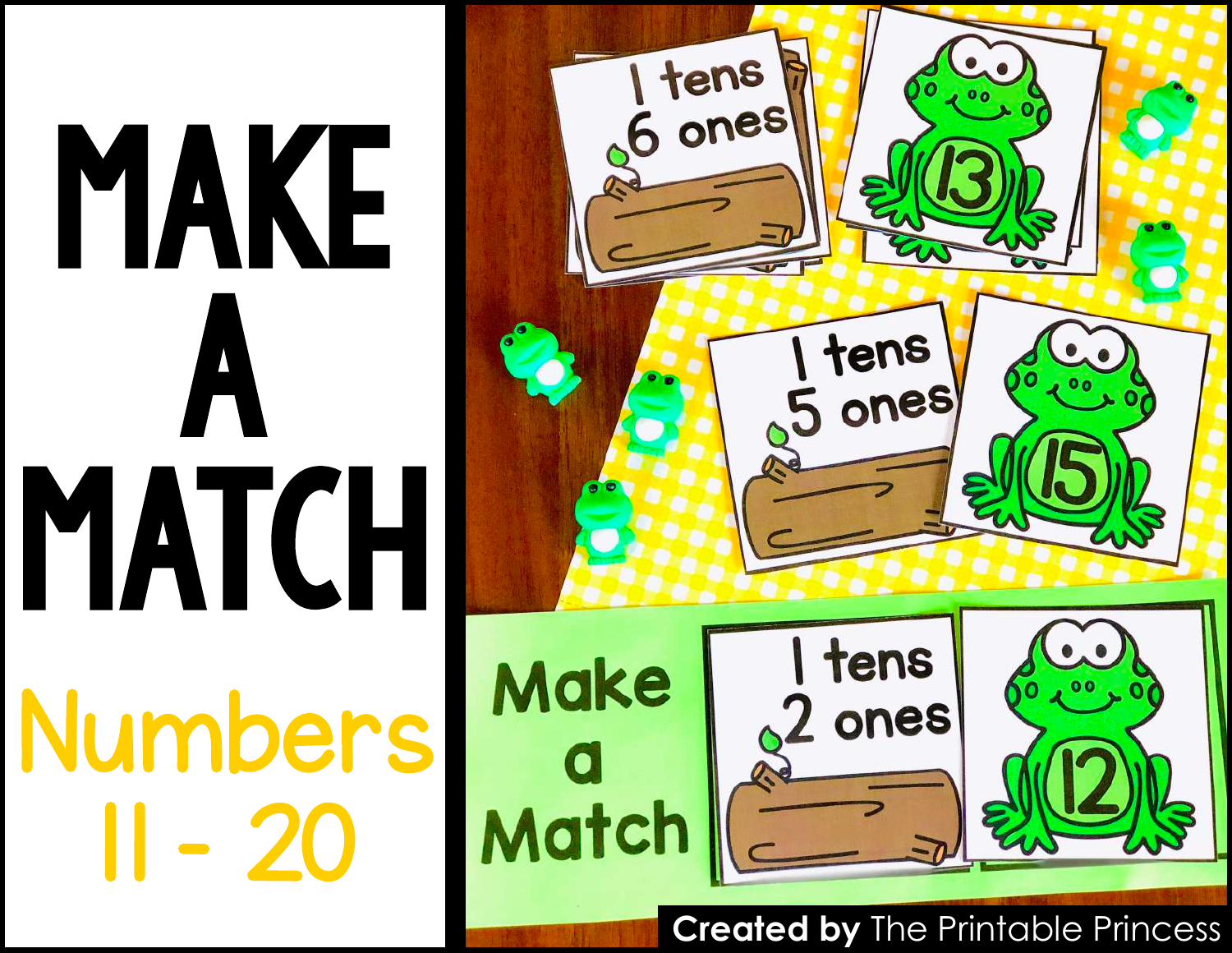## Table of Contents: Make a Match: Numbers II - 20

| <b>Activity Name</b> |                                | Pages           |
|----------------------|--------------------------------|-----------------|
| About this Packet    |                                | $4 - 5$         |
| Make a Match I       | Dog Food & Dog/Bowl            | 6               |
| Make a Match 2       | Cookie Jar & Cookies           | $10 - 13$       |
| Make a Match 3       | Coin Purse & Pennies           | <u> H - IZ</u>  |
| Make a Match 4       | Numbers and Flowers            | <u> 18 - 21</u> |
| Make a Match 5       | Frogs & Log                    | $22 - 25$       |
| Make a Match 6       | Easel & Paint                  | $26 - 29$       |
| Make a Match 7       | Bucket & Carrots               | $30 - 33$       |
| Make a Match 8       | Leaf & Ladybugs                | $34 - 37$       |
| Make a Match 9       | Kids with Numbers & Ten Frames | 38 - 내          |
| Make a Match IO      | Maps and Tally Marks           | $42 - 45$       |
| Make a Match Mat     |                                | <u>46</u>       |
| Reference Page       | 2 Options Included             | 47 - 48         |
| Recording Sheets     | <b>4 Options Included</b>      | 49 - 52         |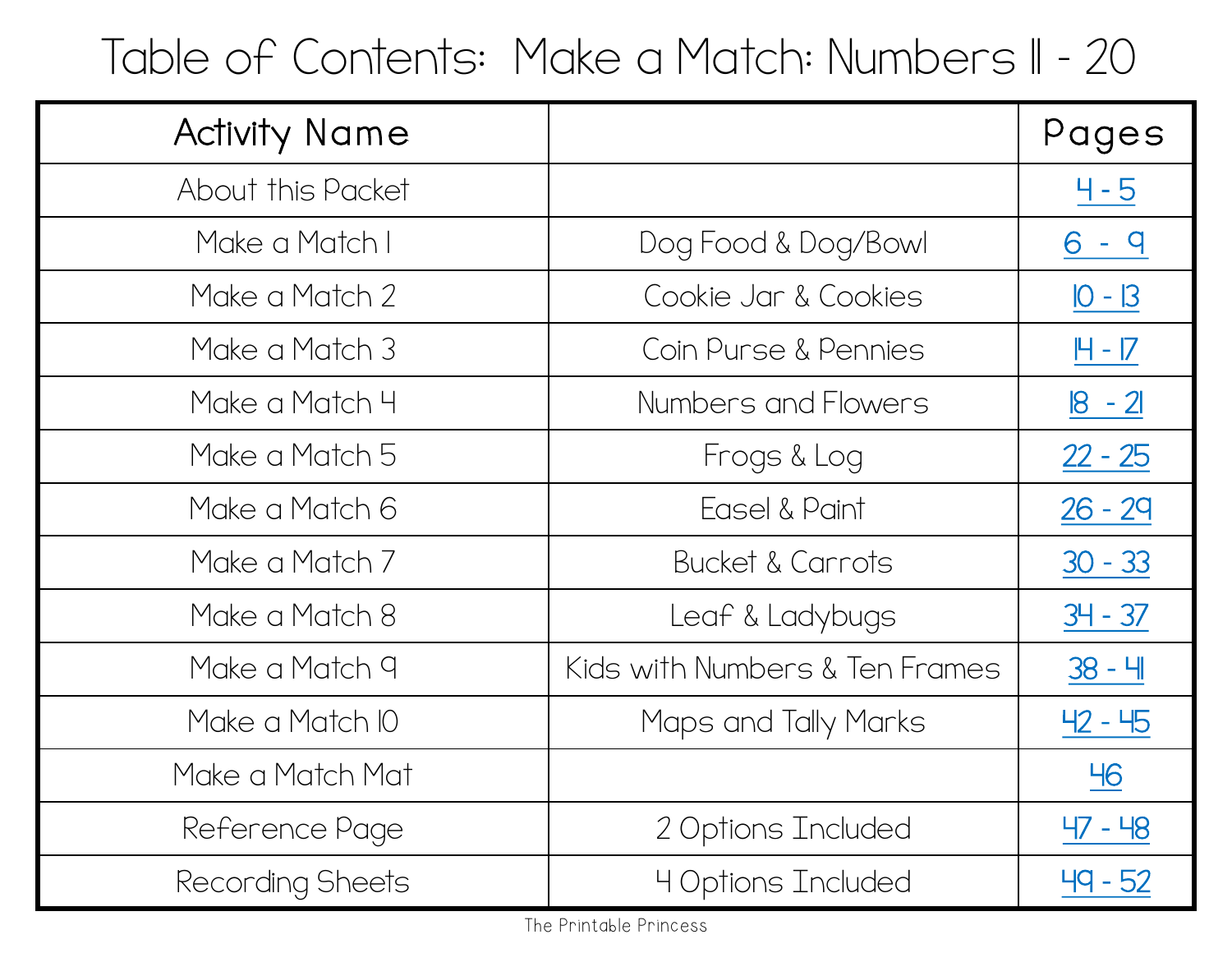## **About this packet includes:**

- 10 themed number matching cards
- 1 "Make a Match" work mat
- 2 number reference pages
- 4 optional recording sheets

To prepare this activity cut apart and laminate a set of the number cards. Print and laminate the work mat and reference page, if using. Print a recording sheet, if using.

Students will count the objects or determine the number presented on the cards and match it to the corresponding number card. Recording sheets are included to hold students accountable. For a different activity, students can turn the cards over and play a memory matching game, use these as partner pairing cards, or have students put the cards in number order. This activity also works great in a pocket chart!